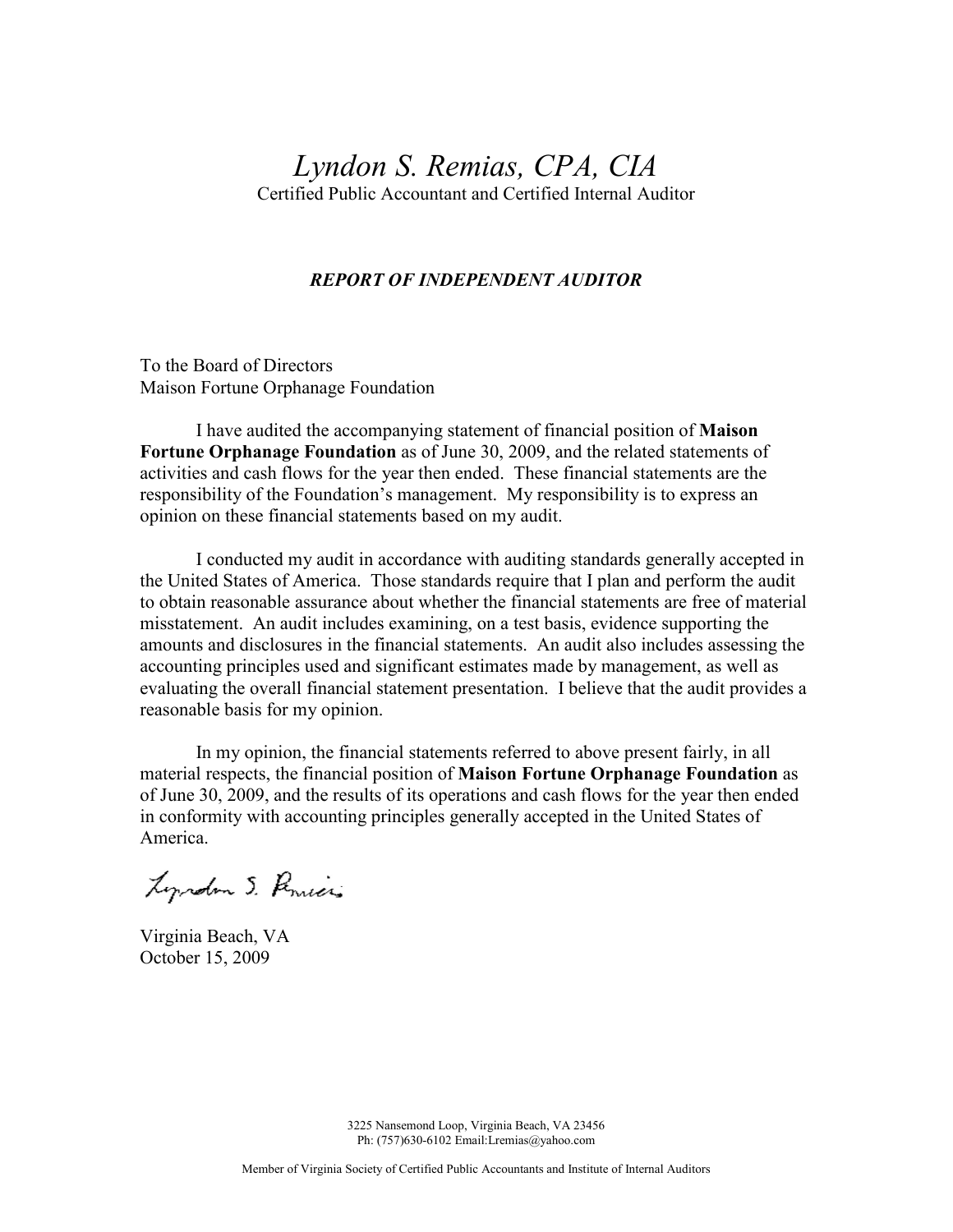### STATEMENT OF FINANCIAL POSITION

June 30, 2009

| ۷ |  |
|---|--|
|   |  |

| Cash<br>Investments<br><b>Certificate of Deposit</b><br>Pledges receivable, net<br>Other receivables - Endowment Fund Pledges<br>Land (House Project)<br>Construction-in-Progress (House Project) | \$<br>98,850<br>111,946<br>12,975<br>0<br>407,275<br>0<br>0 |
|---------------------------------------------------------------------------------------------------------------------------------------------------------------------------------------------------|-------------------------------------------------------------|
| <b>Total Assets</b>                                                                                                                                                                               | \$<br>631,046                                               |
| <b>LIABILITIES</b>                                                                                                                                                                                |                                                             |
| <b>Liabilities</b>                                                                                                                                                                                |                                                             |
| Accounts payable<br>Accrued expenses<br>Funds held as intermediary<br>Note payable (House Project)                                                                                                | \$<br>100<br>0<br>0<br>0                                    |
| <b>Total Liabilities</b>                                                                                                                                                                          | 100                                                         |
| <b>Net assets</b>                                                                                                                                                                                 |                                                             |
| Unrestricted<br>Temporarily restricted                                                                                                                                                            | 60,739<br>570,207                                           |
| Total net assets                                                                                                                                                                                  | 630,946                                                     |
| Total liabilities and net assets                                                                                                                                                                  | \$<br>631,046                                               |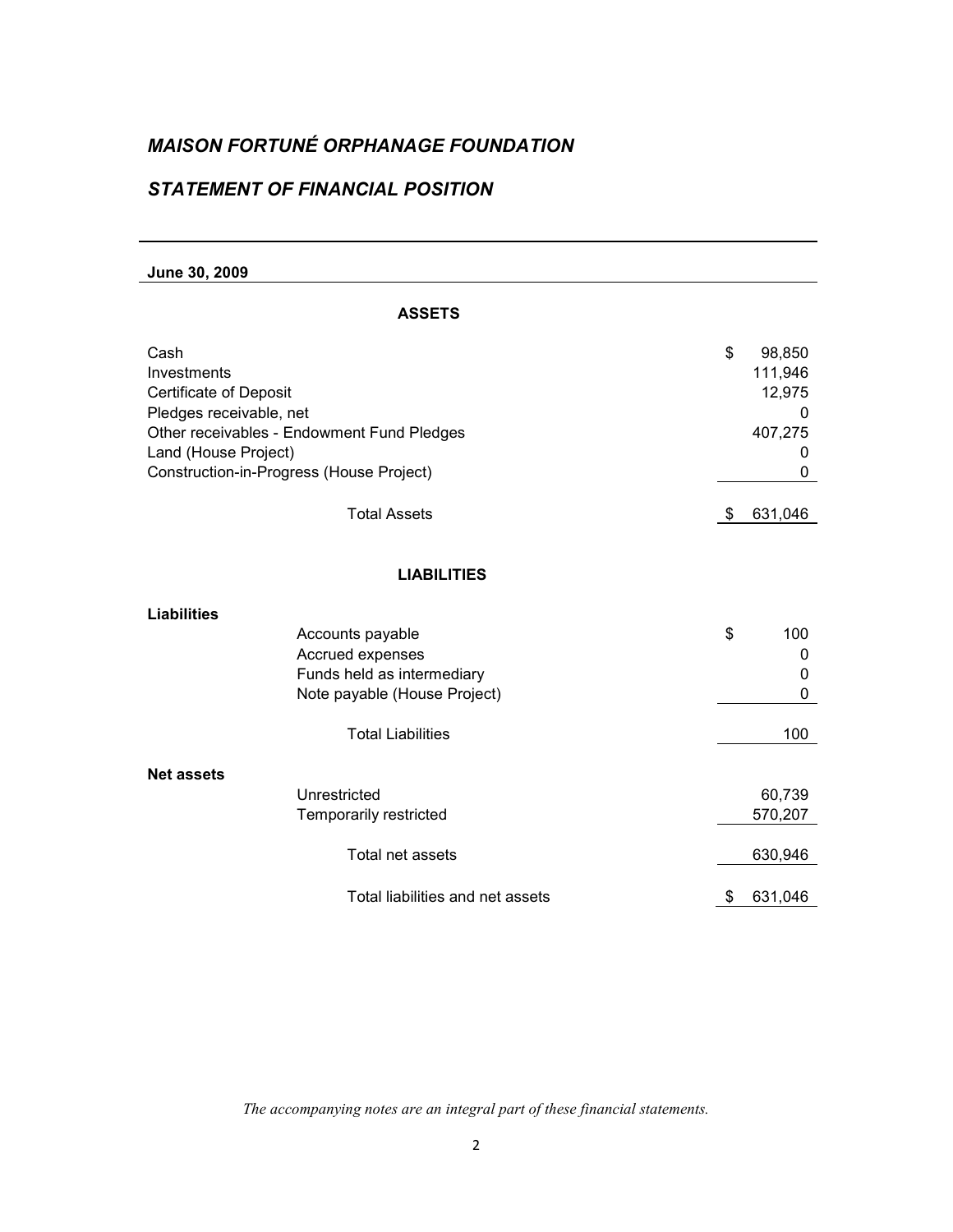### STATEMENT OF **ACTIVITIES**

### Fiscal Year Ended June 30, 2009

|                                                      | <b>Unrestricted</b> | <b>Temporarily</b><br><b>Restricted</b> | <b>Total</b>  |
|------------------------------------------------------|---------------------|-----------------------------------------|---------------|
| <b>Revenue and support</b>                           |                     | $\mathbf 0$                             |               |
| Contributions                                        | \$<br>303,994       | \$<br>85,472                            | \$<br>389,466 |
| Pledges                                              | 0                   | (73,950)                                | (73,950)      |
| Donated materials, facilities and                    |                     |                                         |               |
| services                                             | 0                   | 0                                       | 0             |
| Special events, net                                  | 0                   | $\Omega$                                | $\mathbf 0$   |
| Sale of commemorative                                |                     |                                         |               |
| prints, net                                          | $\Omega$            | $\Omega$                                | 0             |
| Investment income (loss)<br>Net assets released from | 54                  | (21, 377)                               | (21, 323)     |
| restrictions                                         | 0                   | 0                                       | $\mathbf 0$   |
|                                                      | 304,048             | (9, 855)                                | 294,193       |
| <b>Expenses</b>                                      |                     |                                         |               |
| Grants and awards                                    |                     |                                         |               |
| Construction of                                      |                     |                                         |               |
| boys' campus                                         | $\pmb{0}$           | $\mathbf 0$                             | $\mathbf 0$   |
| Construction of                                      |                     |                                         |               |
| girls' campus                                        | 32,881              | 8,760                                   | 41,641        |
| Furnishings                                          | 0                   | $\mathbf 0$                             | 0             |
| Donated materials, facilities and                    |                     |                                         |               |
| services                                             | 0                   | $\pmb{0}$                               | $\mathbf 0$   |
| <b>Contract services</b>                             | 0                   | $\mathbf 0$                             | $\Omega$      |
| Internet expense                                     | 0                   | 1,100                                   | 1,100         |
| Other operational expenses                           | 213,742             | 19,325                                  | 233,067       |
| Other program expenses                               | 0                   | $\pmb{0}$                               | $\mathbf 0$   |
| Fundraising expenses                                 | 0                   | $\mathbf 0$                             | 0             |
|                                                      | 246,623             | 29,185                                  | 275,808       |
| Change in net assets                                 | 57,425              | (39,040)                                | 18,385        |
| Net assets - beginning of year                       | 3,314               | 609,247                                 | 612,561       |
| Net assets - end of year                             | \$<br>60,739        | \$<br>570,207                           | \$<br>630,946 |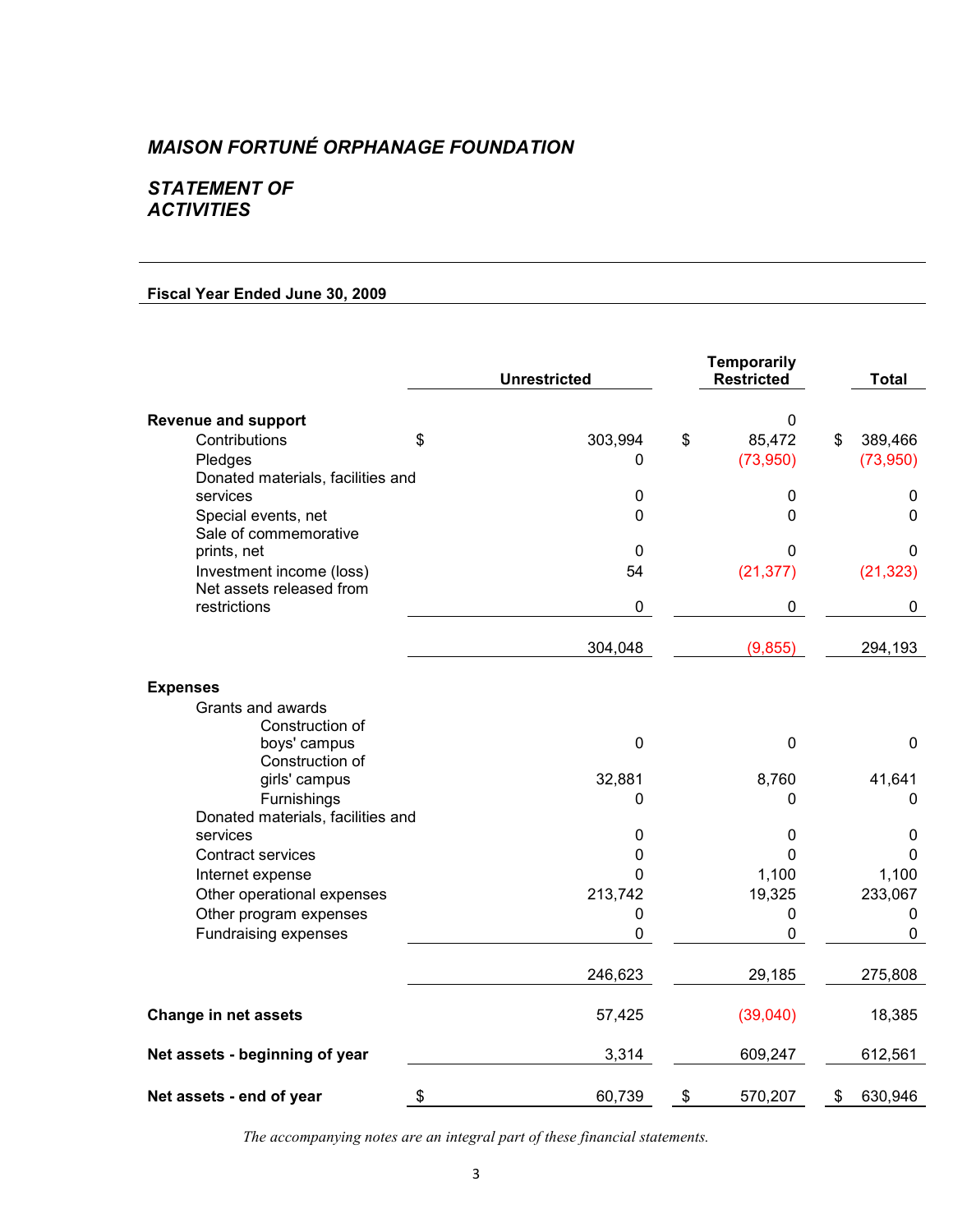### STATEMENT OF CASH FLOWS

| Fiscal Year Ended June 30, 2009                |                                                    |               |
|------------------------------------------------|----------------------------------------------------|---------------|
|                                                |                                                    |               |
| Cash flows from operating activities           |                                                    |               |
| Cash from contributions                        |                                                    | \$<br>360,569 |
| Cash from pledges<br>Cash from interest earned |                                                    | 23,944<br>54  |
|                                                |                                                    |               |
|                                                | Payments for operating and administrative expenses | (275, 808)    |
|                                                | Net cash from operating                            |               |
|                                                | activities                                         | 108,759       |
|                                                |                                                    |               |
| Cash flows from investing activities           |                                                    |               |
| Net increase in investments                    |                                                    | 0             |
| Transfer to endowment investment account       |                                                    | (25, 280)     |
| Transfer to endowment CD                       |                                                    | (12, 975)     |
| Increase in construction-in-progress           |                                                    | 0             |
|                                                | Net cash from investing                            |               |
|                                                | activities                                         | (38, 255)     |
|                                                |                                                    |               |
| <b>Cash flows from financing activities</b>    |                                                    |               |
| Proceeds from note payable                     |                                                    | 0             |
|                                                | Net cash from financing                            |               |
|                                                | activities                                         | 0             |
| Net change in cash                             |                                                    | 70,504        |
|                                                |                                                    |               |
| Cash - beginning of year                       |                                                    | 28,346        |
| Cash - end of year                             |                                                    | \$<br>98,850  |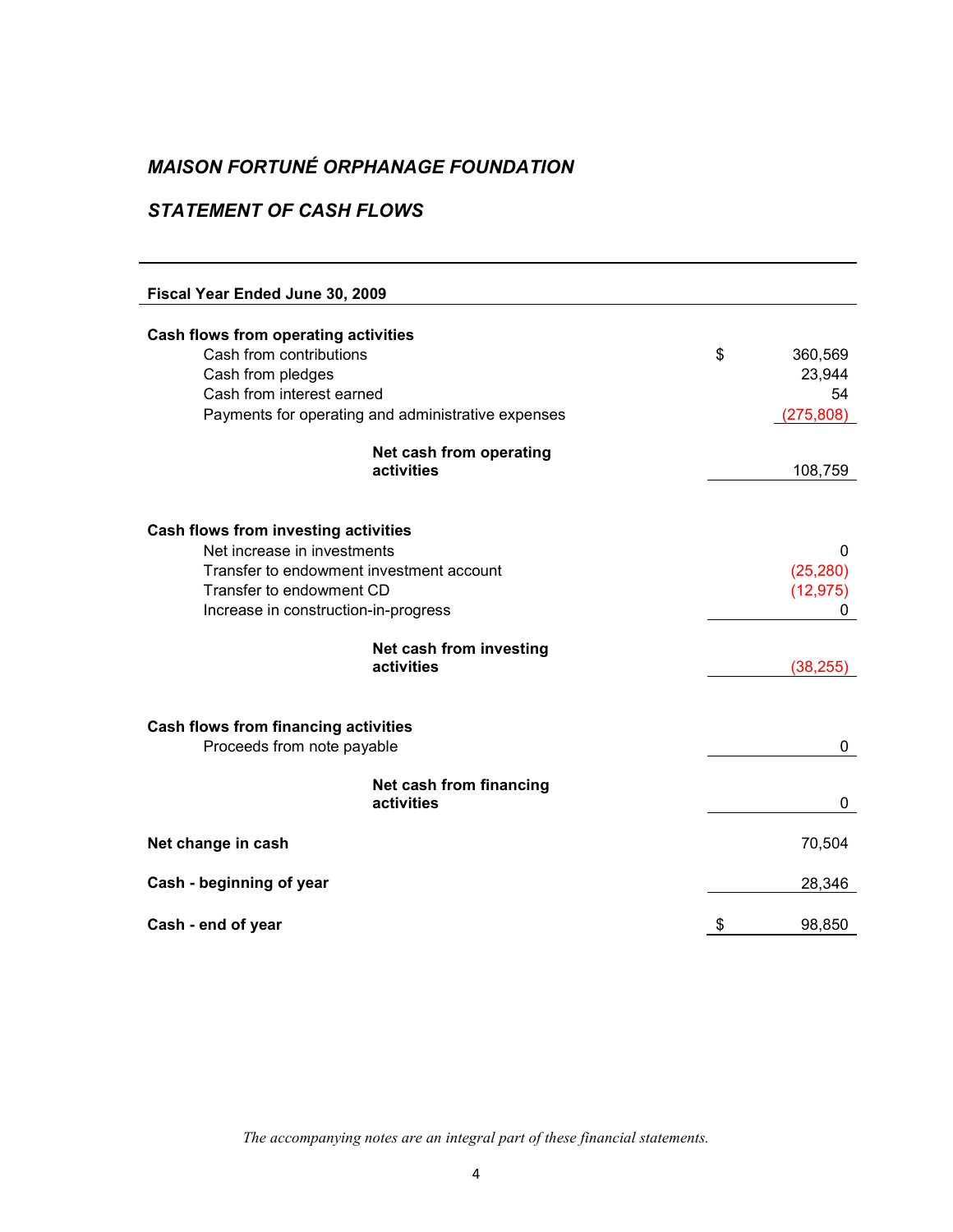### STATEMENT OF FUNCTIONAL EXPENSES

#### Fiscal Year Ended June 30, 2009

|                        | Total<br>Program |                    | <b>Management</b> |              |
|------------------------|------------------|--------------------|-------------------|--------------|
|                        | <b>Expenses</b>  | <b>Fundraising</b> | and General       | <b>Total</b> |
| <b>Salaries</b>        | 50,160           | 0                  | O                 | 50,160       |
| Girls' Campus          | 37,741           |                    |                   | 37,741       |
| Tuitions               | 11,000           |                    |                   | 11,000       |
| <b>Endowment Fund</b>  |                  | O                  |                   |              |
| Capital                | 3,900            | O                  | 0                 | 3,900        |
| Library                | 2,069            | O                  | 0                 | 2,069        |
| Wellness               | 1,097            | O                  | 0                 | 1,097        |
| <b>Supplies</b>        | 324              | 0                  |                   | 324          |
| Printing               | 1,225            | 0                  |                   | 1,225        |
| Postage                | O                | O                  | 1,395             | 1,395        |
| Travel                 | 507              | 0                  |                   | 507          |
| Internet               | 1,100            | 0                  | 0                 | 1,100        |
| <b>Other Operating</b> |                  |                    |                   |              |
| Expenses*              | 165,290          | 0                  | 0                 | 165,290      |
|                        | 274,413          | 0                  | 1,395             | 275,808      |

\*Other operating expenses include items such as food, fuel, medical, etc.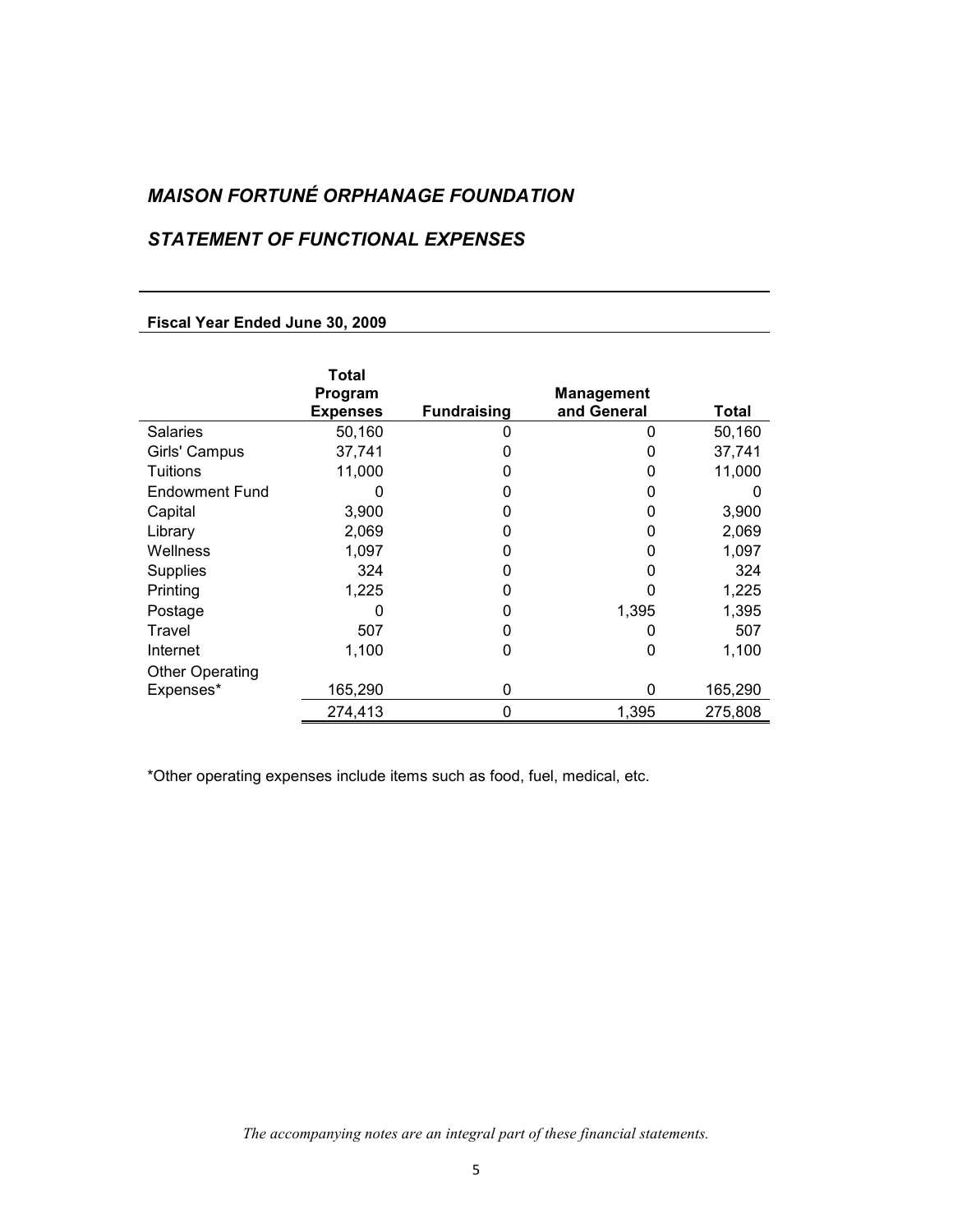#### NOTES TO FINANCIAL STATEMENTS

#### June 30, 2009

#### 1. Nature of Activities

Maison Fortune Orphanage is located near the city of Hinche in the central plateau region of the impoverished country of Haiti.

Founded in February of 2000 by a young Haitian man named Lefort Jean-Louis, Maison Fortune Orphanage originally opened with just four boys in space leased from the Diocese of Hinche. Since then the number of children has continued to grow rapidly. Many of the children now at the orphanage are here because their parents have either passed away or are simply to sick or poor to care for them any longer. With nowhere else to go these children who are often referred to as kokorat or grapiay (meaning "leftovers"), were often left to live in the streets. Had it not been for this remarkable man and his orphanage, it is believed many of these children probably would have died.

With more and more children arriving, the orphanage soon found itself in need of more space and in December 2002 Jean-Louis was able to complete the purchase of approximately 2 1/2 acres of land that is now the home of Maison Fortuné Orphanage. This move has allowed us to offer the growing number of orphaned and less fortunate children a safe alternative to living in the streets. Today Maison Fortune Orphanage provides nearly 80 resident children with food, shelter, clothing, and an education, all in a loving Christian environment. In addition to caring for the children living at the orphanage, we have also expanded our services to provide an education and meal each day to another 75 children that attend the free day school here at the orphanage.

While much has been accomplished, there is still much more to be done. From continuing to provide the very basic needs of food, shelter, clothing, and clean drinking water, to providing an education, and basic healthcare. The children's needs are many, and the number of children at the orphanage continues to grow.

There is an old Haitian proverb that says, "What the eye does not see, does not move the heart". It is with that in mind that this web site was launched. Not only to keep those already involved informed of the progress being made here at Maison Fortuné Orphanage, but also in the hopes that it may move their hearts and the hearts of others.